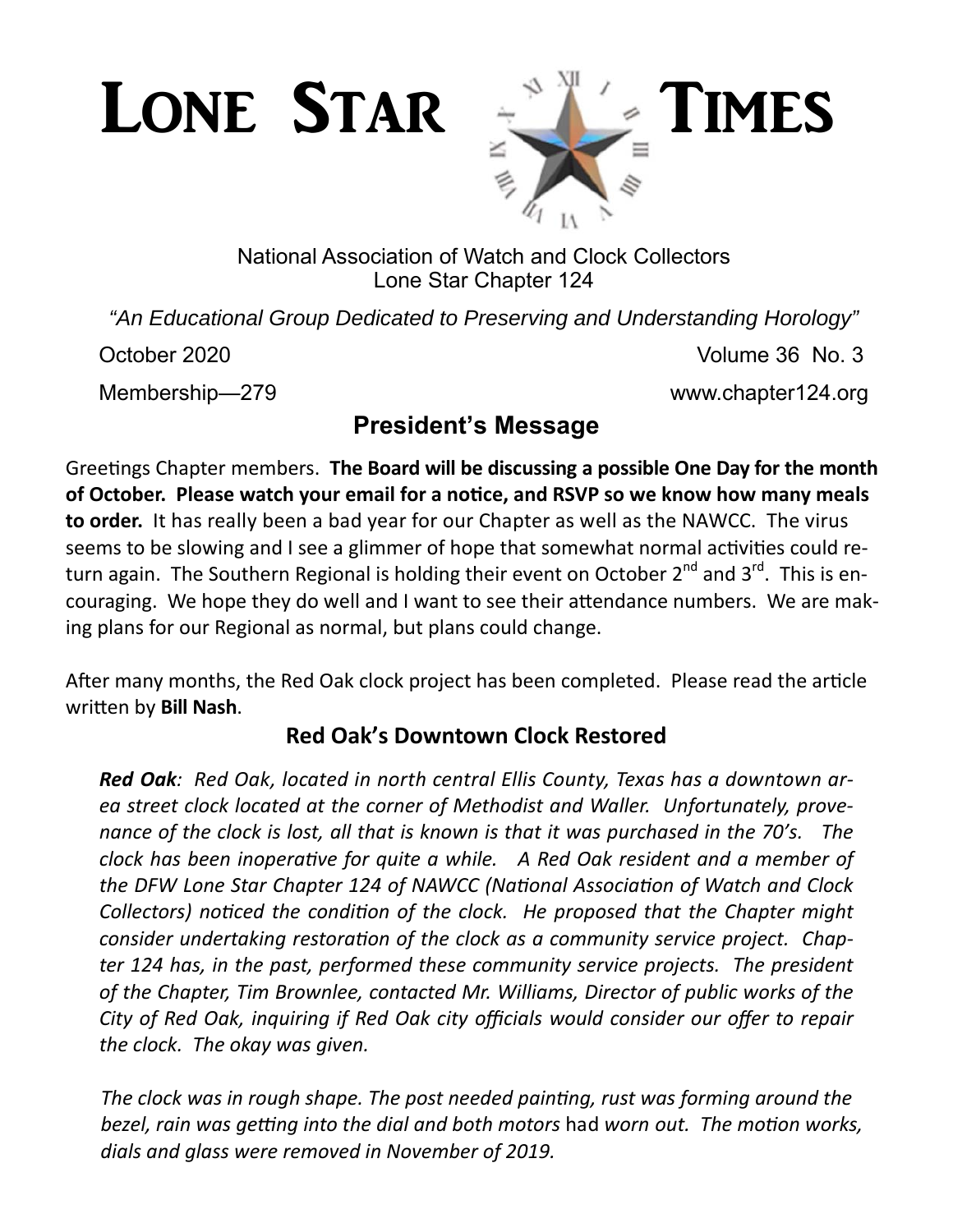|  |  | <b>LONE STAR TIMES</b> |
|--|--|------------------------|
|--|--|------------------------|

| October 2020 | 36 No.<br>Volume | מ∩בי<br>- |
|--------------|------------------|-----------|

*New replacement parts were ordered and the deteriorated dials were restored. Dial*  restoration was accomplished by skilled artisans and required six months to accomplish. New motion works were ordered as well as tempered glass. The post was re*moved in March, 2020. Post restoration required sandblasting, filling of voids, welding and painting. The pole was sandblasted, patched, welded and painted. This* process required four months to complete. After all the off-site work was completed, *the assembled and finished clock was delivered and installed September 4<sup>th</sup>, 2020.* 

All the work (with the exception of the dials) was done by volunteers, some with reg*ular jobs and others who are reƟred. The members of Lone Star Chapter 124 and the NAWCC enjoy these projects. Encouraging interest and instructing others interested* in collecting and repairing antique clocks and watches is what we are all about. *Chapter 124 is exploring restoration of other street clocks, one at the Smith County Courthouse and in another location in Cherokee County. Hopefully, city officials will appreciate and encourage our interest in restoring these clocks as soon as we can raise the required funds.* 

*We hope Red Oak is pleased with the work that was done and they get many years of service from it.* 

*To find out more about our Chapter and NAWCC please visit our website www.chapter124.org or www.NAWCC.org Come and find out more of what we are about.* 

> Chapter 124 and the NAWCC are both 501 ( c ) ( 3 ) not for profit Organizations dedicated to the preservation and education of horology.

Future events will cautiously be planned. Hopefully our next One Day will be in January. One other note; our Chapter has some very generous members. Paint and labor were donated to paint our new location class room and the time given for the clock project. Thanks again to all who work to make our Chapter the talk of the NAWCC.

*Tim Brownlee* 

President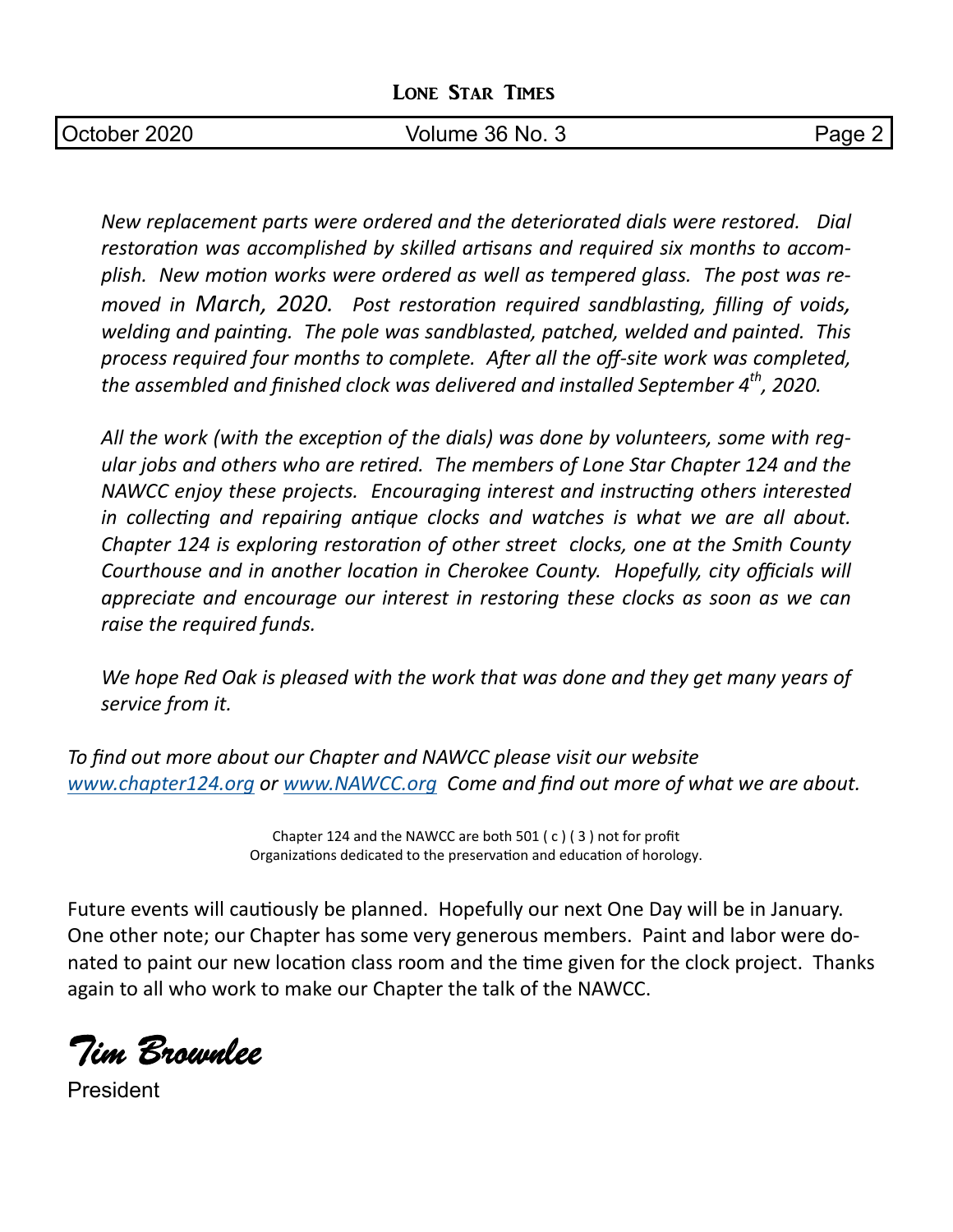### October 2020 **Volume 36 No. 3** Page 3



Bill Nash sets the time on the restored Red Oak





(L to R) Two officials from Red Oak, Bill Nash, Mike Granderson, John Acker, Bruce Wooldridge, Tim Brownlee and missing is Larry Thomas.

Brian Schmidt, Bill Nash, Mike Granderson and Bruce Wooldridge working on the clock in Bruce's shop.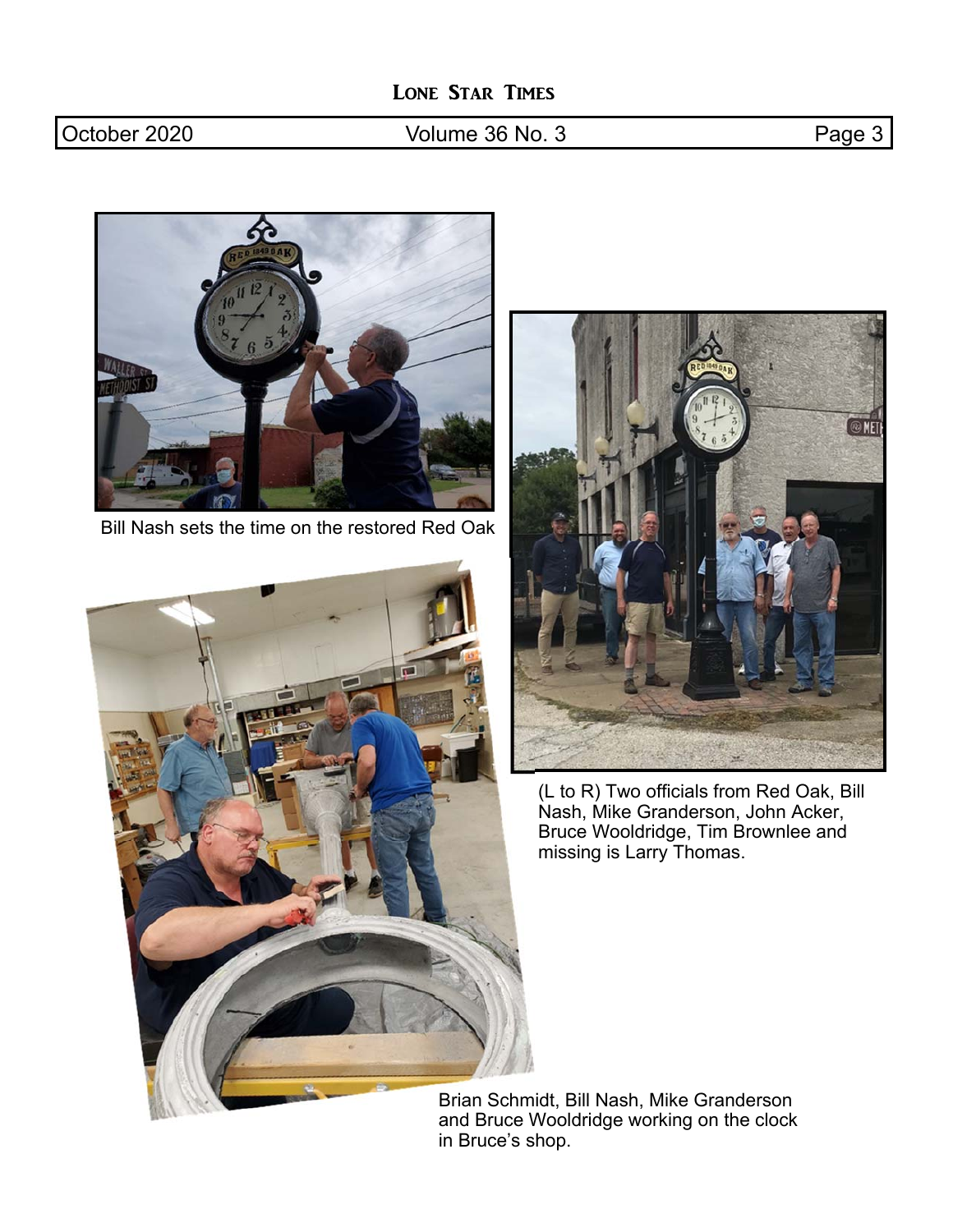|  |  | <b>LONE STAR TIMES</b> |
|--|--|------------------------|
|--|--|------------------------|

| October 2020 | Volume 36 No. 3 | Page |
|--------------|-----------------|------|
|              |                 |      |

#### **Education:**

The board will be discussing an *Open Bench* for October and hold a class, *CR200— Spring Barrel Clock Repair,* if the instructor feels comfortable with a class. We will be following City of Irving rules and guidelines for occupancy and COVID-19 safety. A waiver will be given and required to accept before a member attends any events. **Larry Thomas** is wanting to teach his first class, *CR100—Kitchen Clock Repair*. **Jerry Kieffer** may come to teach *Wheel and Pinion Cutting* in **January or February**. His schedule is rather busy, but he wants to come back for the Regional, or a class, or both. A *Micro Set* class was taught a few years ago, and **Kelsey Downum** wants to do another. The instructors are waiting for the go ahead as soon as it is safe.

#### **Library Exhibit:**

**Hugh** and **Evelyn Slough** were finally able to retrieve their library exhibit from the Irving West Library. They had scheduled two other exhibits, but postponed them because of the City restrictions of the COVID-19 virus. They will set up again in Grapevine's library in January.

#### **Regional:**

We are being optimistic and proceeding with plans for our 2021 Lone Star Regional. We hope to see you March 5 & 6 in Mesquite, TX! The exhibit will be electric watches and novelty clocks. **Jarett Harkness** will chair the exhibit with assistance from **Clinton Kleen.** Other demonstrations are being planned. **Cathy Slough** and **Richard Cox** have committed to contribute, too. Thanks Jarett, Clint, Cathy and Richard for your involvement for the continued success of our Regional. Watch the December newsletter for your registration form.

#### **New Board Members:**

Thanks to all of our members who participated in our "virtual annual meeting" by voting and sending in your ballots.

Let's welcome:

**Tim Brownlee**, President; **Brian Schmidt**, Vice President; **Bill Nash**, Secretary; **John Acker**, Treasurer; **Larry Thomas**, Education; **William Slough**, Convention Director; **Ernest Smith**, At Large; **John Okonski**, At Large.

Thanks to these members for serving during these uncharted times. A board meeting is scheduled for October  $3<sup>rd</sup> 10:00$ am at 102 N. MacArthur Blvd., Irving, TX.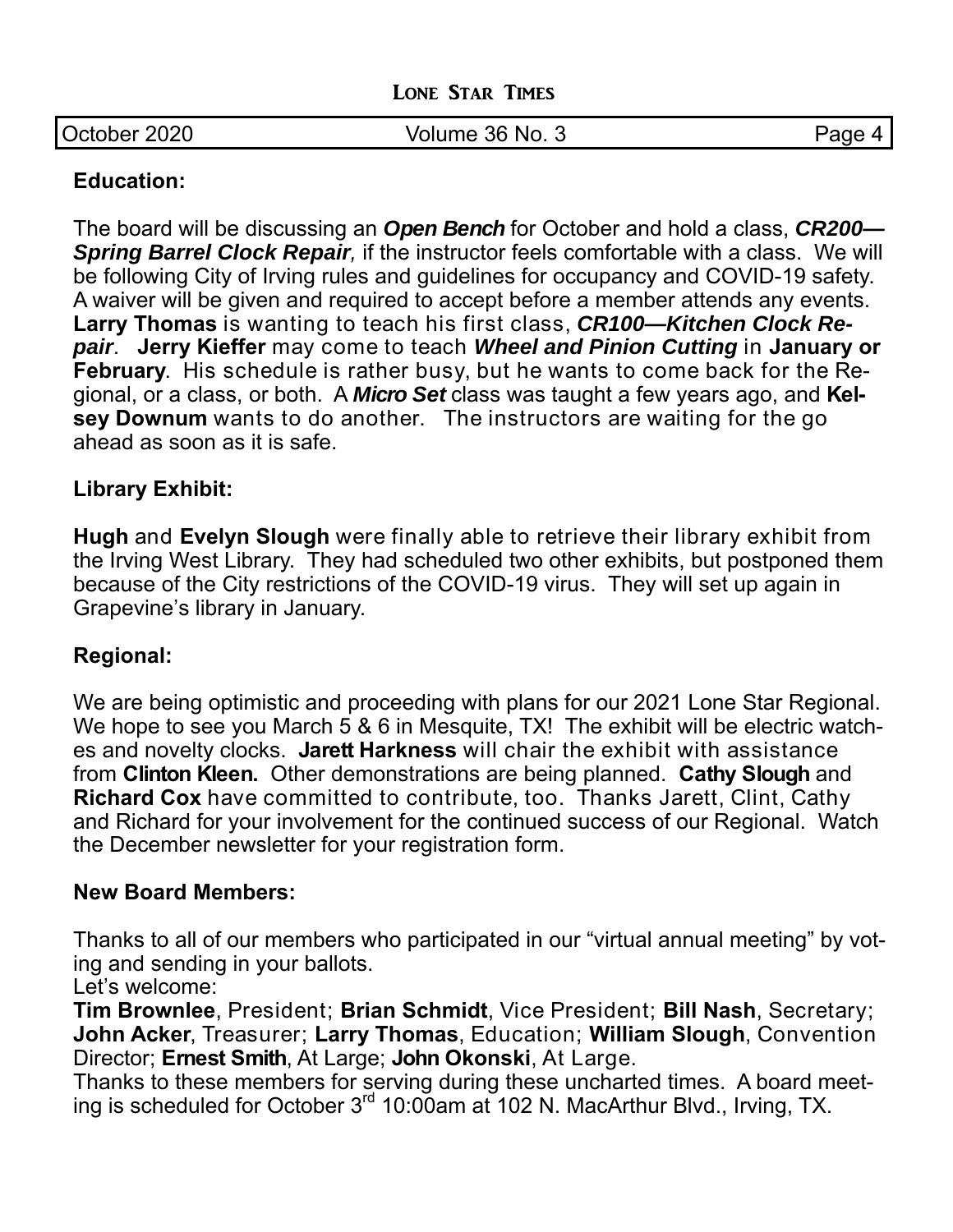October 2020 **Volume 36 No. 3** Page 5

#### **Welcome New and Returning Members**

Glen Wheelus

#### **Auction Items Needed**

Bruce Wooldridge is soliciting auction items for the 2021 regional. If you, or anyone you know, are interested in parting with items in your collection, or you know of an estate with horological items, please contact Bruce Wooldridge at 903 571 3093 or any of the board members.



# **Place your ad here, too. \$40.00 annually.**

Contact Tim Brownlee for ad 972‐754‐6156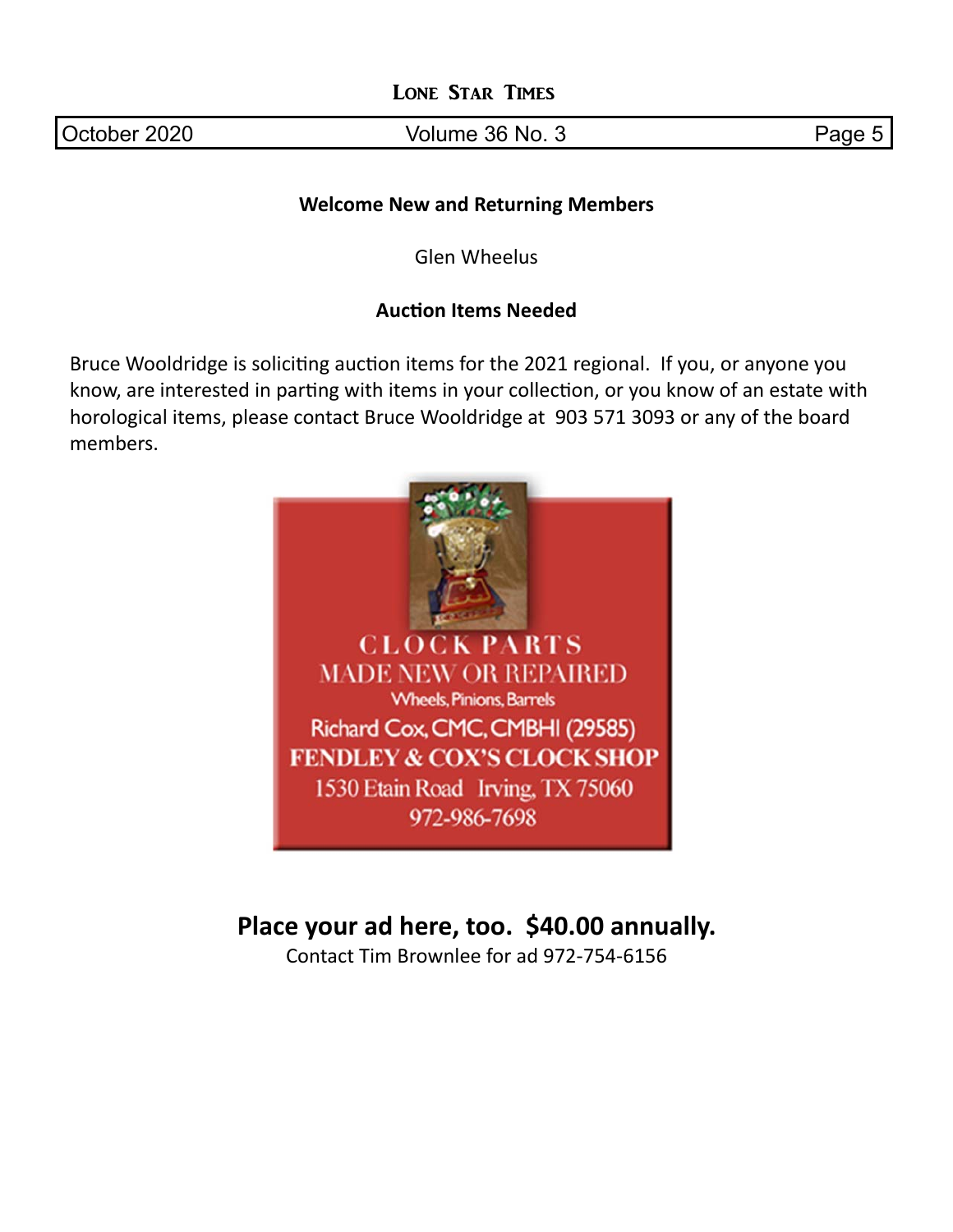October 2020 **Volume 36 No. 3** Page 6

# **124 CLASSIFIED ADS**



Contemporary tall case clock. 6'6" tall Westminster chime. A light shines on three glass curio shelves. Oak case. This is a beautiful and well taken care of clock.

\$650.00 Tim Brownlee 972‐754‐6156

#### **!New to Our Newsletter!**

Advertise your horological items here in the newsletter. The price will be \$10.00 per item per issue. One picture with a description for each item. PDF or JPEG files only.

Contact Tim Brownlee to place your ad. 972-754-6156 or timc.brownlee@yahoo.com